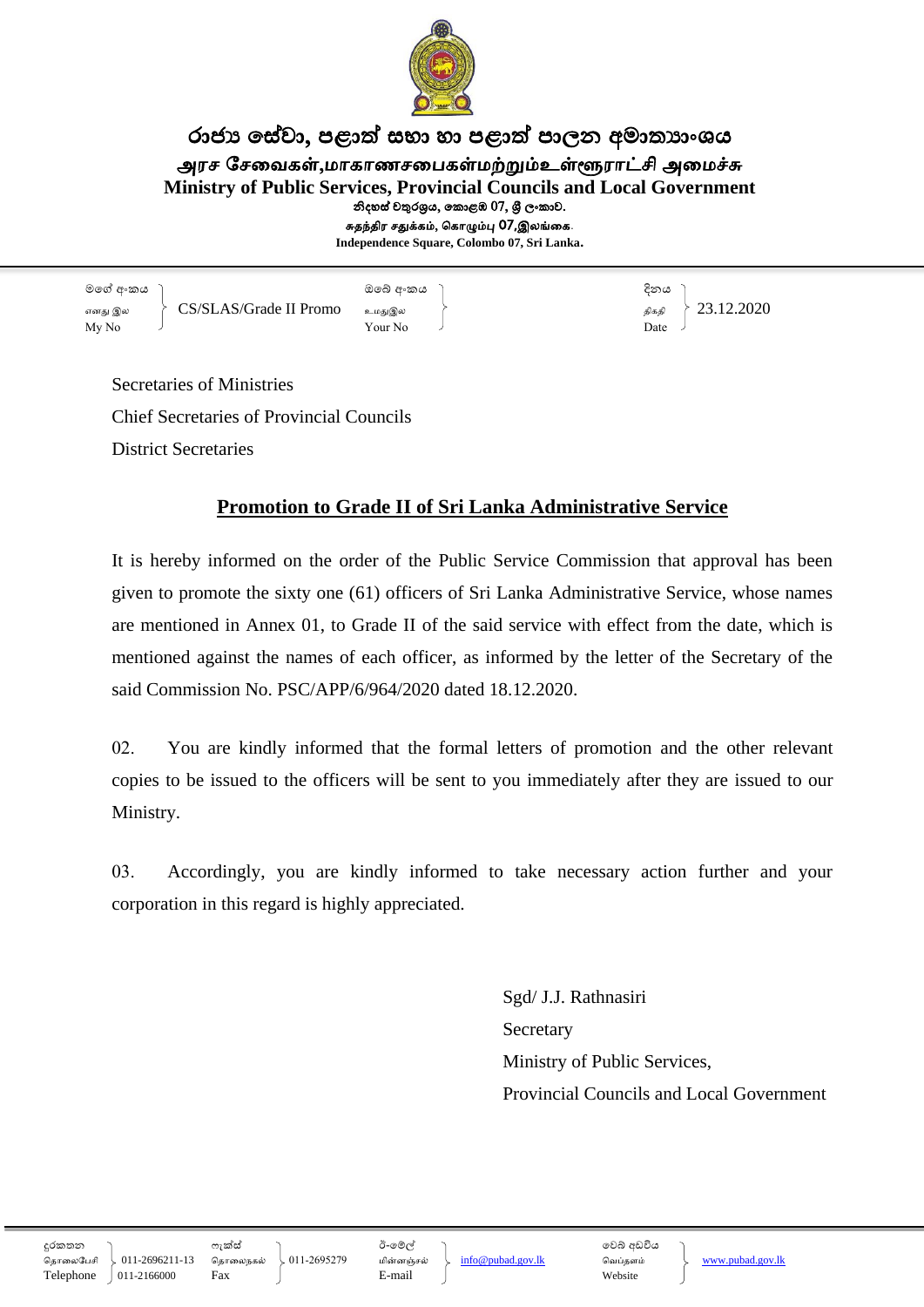| <b>SLAS CLASS II PROMOTED LIST</b> |                                  |                      |  |
|------------------------------------|----------------------------------|----------------------|--|
| <b>No</b>                          | <b>Name</b>                      | <b>Promoted date</b> |  |
| $\mathbf{1}$                       | Mrs. E.A. Anusha Kumari          | 2020.04.21           |  |
| $\overline{2}$                     | Ms. A.I. Opanayake               | 2020.04.21           |  |
| 3                                  | Mrs. S.P. Samarasinghe           | 2020.04.21           |  |
| 4                                  | Mr. A.D.I. Mendis                | 2020.04.21           |  |
| 5                                  | Mr. A.M. Indranesan              | 2020.04.21           |  |
| 6                                  | Mr. J.L.M.G.S.S.L.M. Weerasinghe | 2020.04.21           |  |
| 7                                  | Mrs. R. Thilageswary             | 2020.04.21           |  |
| 8                                  | Mrs. S.U.A. Weerasinghe          | 2020.04.21           |  |
| 9                                  | Mrs. H.K.G. Niroshana            | 2020.04.21           |  |
| 10                                 | Mr. K.K. Pathmasiri              | 2020.04.21           |  |
| 11                                 | Mr. Y.S.P.P. Gunarathna          | 2020.04.21           |  |
| 12                                 | Mrs. B.G. Anusha                 | 2019.02.26           |  |
| 13                                 | Mr. K.A.M. Perera                | 2019.02.26           |  |
| 14                                 | Mr. P.R.P. Perera                | 2019.02.26           |  |
| 15                                 | Mr. L.U.J. Perera                | 2019.02.26           |  |
| 16                                 | Mr. D.M.H. Liyanage              | 2019.08.27           |  |
| 17                                 | Mrs. H.M.V.S. Jayawardhana       | 2019.02.26           |  |
| 18                                 | Mrs. K.M.K.C.J. Fernando         | 2019.02.26           |  |
| 19                                 | Mr. S. Nanayakkara               | 2019.02.26           |  |
| 20                                 | Ms. M. Karawita                  | 2019.02.26           |  |
| 21                                 | Mrs. M.A.R.P. Abeygunawardhana   | 2019.02.26           |  |
| 22                                 | Mrs. P.H.P.I. Bandara            | 2019.02.26           |  |
| 23                                 | Mrs. R.S. Dambarage              | 2019.02.26           |  |
| 24                                 | Mrs. K.S.D. Dissanayake          | 2019.02.26           |  |
| 25                                 | Mr. P.S.P. Perera                | 2019.02.26           |  |
| 26                                 | Ms. P.L.M.S. Pathirana           | 2019.02.26           |  |
| 27                                 | Mr. M.M.N. Maheepala             | 2019.08.27           |  |
| 28                                 | Mrs. T.G.S. Sajeewani            | 2019.02.26           |  |
| 29                                 | Mr. U.K.B.L. Priyadarshana       | 2019.02.26           |  |
| 30                                 | Mrs. S.P. Sirimanna              | 2019.08.27           |  |
| 31                                 | Mr. R.P.K.N. Alagalla            | 2019.02.26           |  |
| 32                                 | Mr. M.M.M. Sharfas               | 2019.08.27           |  |
| 33                                 | Ms. H.M.C. Ekanayake             | 2019.02.26           |  |
| 34                                 | Mr. D.K. Landage                 | 2019.02.26           |  |
| 35                                 | Mrs. M.L.N. Sandamali            | 2019.02.26           |  |
| 36                                 | Mrs. T.K. Ratnasuriya            | 2019.02.26           |  |
| 37                                 | Mr. D.M.U.I.N.K. Dissanayake     | 2019.02.26           |  |
| 38                                 | Mrs. K. Amaliney                 | 2019.02.26           |  |
| 39                                 | Mrs. T.P.G.H.D. Weerarathne      | 2019.02.26           |  |
| 40                                 | Mrs. Y.I.D. Gunewardena          | 2019.02.26           |  |
| 41                                 | Ms. A.M.G.C.A. Manike            | 2019.02.26           |  |